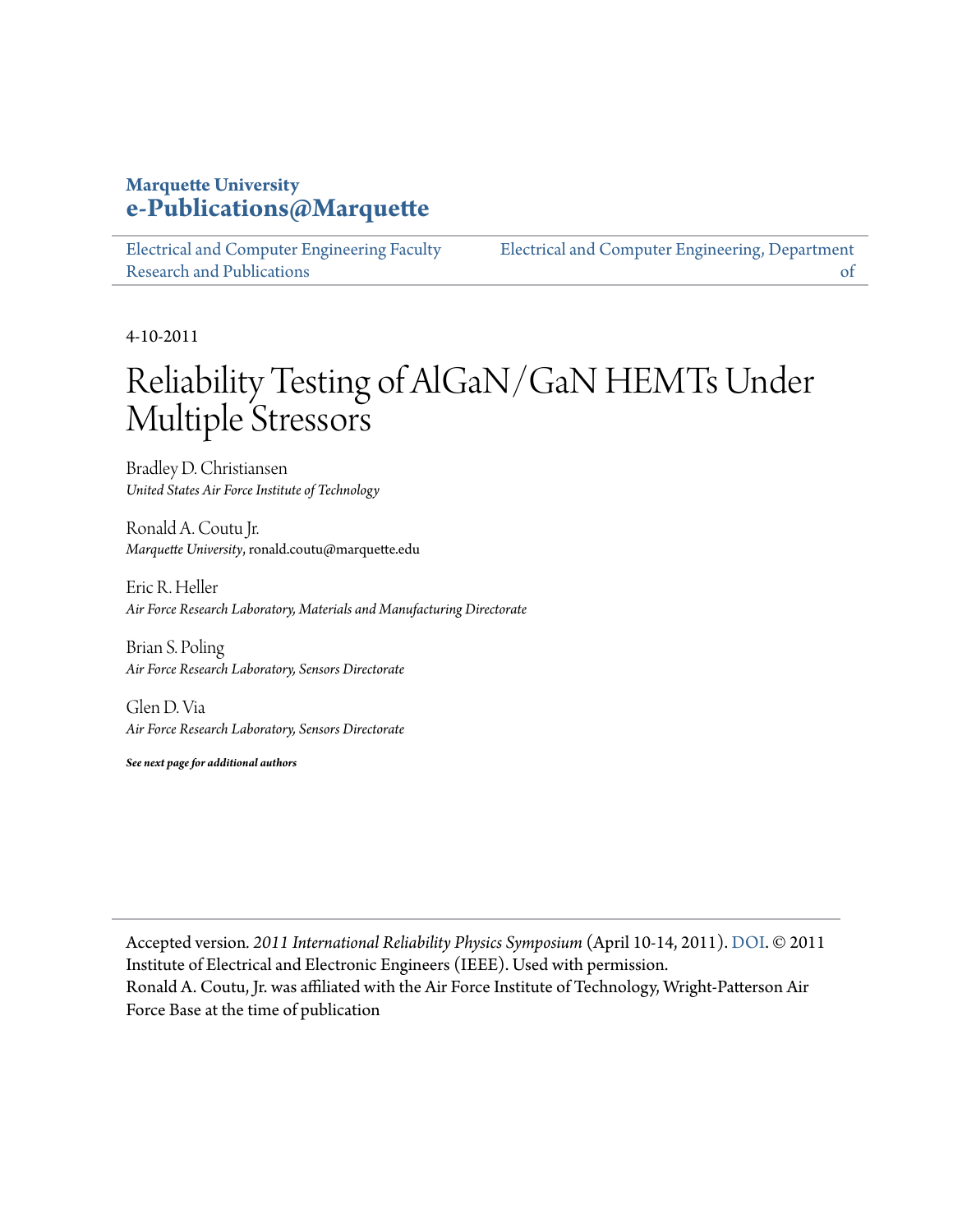#### **Authors**

Bradley D. Christiansen, Ronald A. Coutu Jr., Eric R. Heller, Brian S. Poling, Glen D. Via, Ramakrishna Vetury, and Jeffrey B. Shealy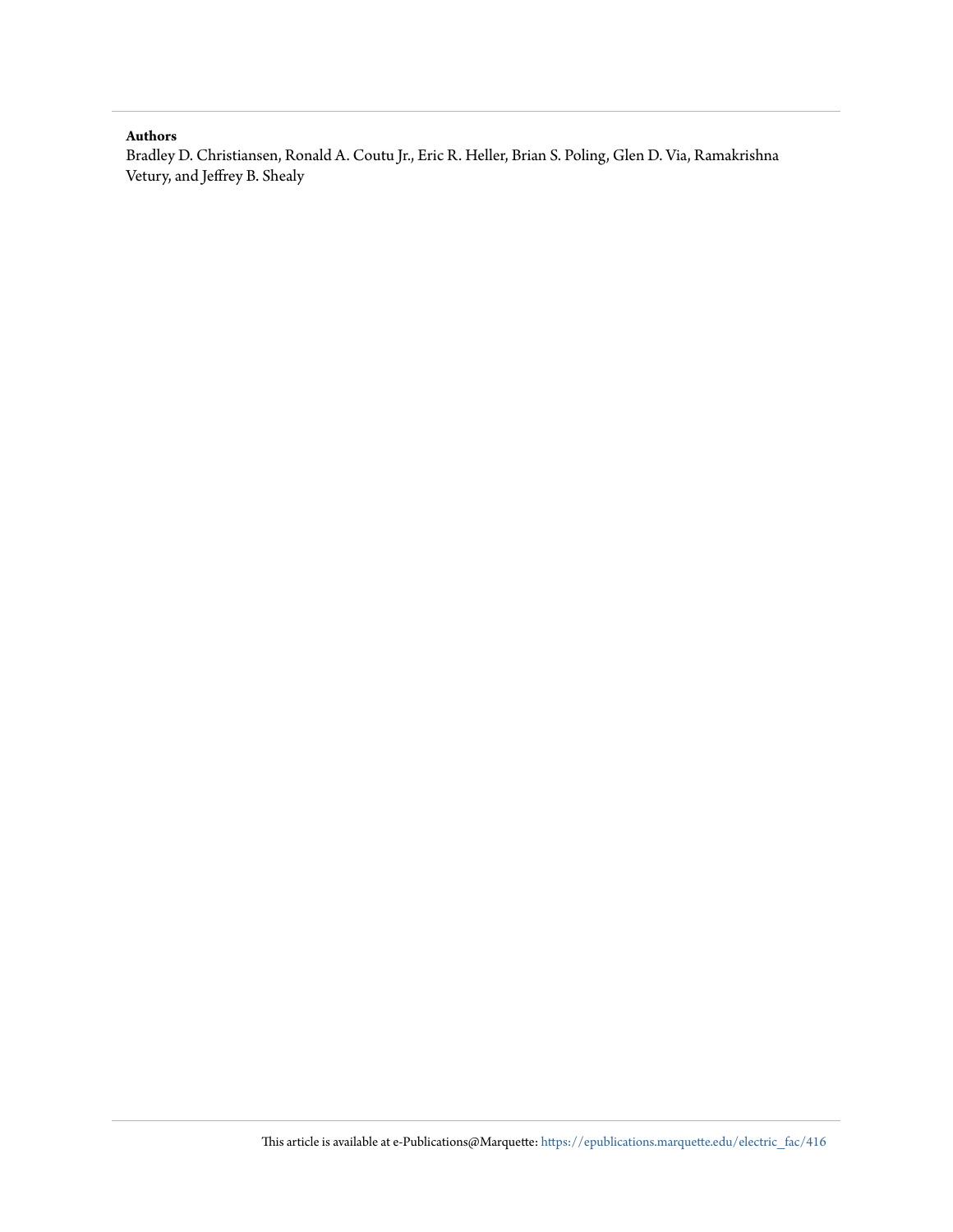#### **Marquette University**

## **e-Publications@Marquette**

## *Electrical and Computer Engineering Faculty Research and Publications/College of Engineering*

*This paper is NOT THE PUBLISHED VERSION;* **but the author's final, peer-reviewed manuscript.** The published version may be accessed by following the link in th citation below.

*2011 International Reliability Physics Symposium*, (April 10-14, 2011). [DOI.](https://doi.org/10.1109/IRPS.2011.5784556) This article is © Institute of Electrical and Electronic Engineers (IEEE) and permission has been granted for this version to appear in [e-Publications@Marquette.](http://epublications.marquette.edu/) Institute of Electrical and Electronic Engineers (IEEE) does not grant permission for this article to be further copied/distributed or hosted elsewhere without the express permission from Institute of Electrical and Electronic Engineers (IEEE).

# Reliability Testing of AlGaN/GaN HEMTs Under Multiple Stressors

#### Bradley D. Christiansen

Department of Electrical and Computer Engineering, Air Force Institute of Technology, Wright-Patterson Air Force Base, Ohio, USA Ronald A. Coutu Department of Electrical and Computer Engineering, Air Force Institute of Technology, Wright-Patterson Air Force Base, Ohio, USA Eric R. Heller Materials and Manufacturing, Air Force Research Laboratory, Wright-Patterson Air Force Base, Ohio, USA Brian S. Poling Sensors Directorates, Air Force Research Laboratory, Wright-Patterson Air Force Base, Ohio, USA G. David Via Sensors Directorates, Air Force Research Laboratory, Wright-Patterson Air Force Base, Ohio, USA Rama Vetury Defense and Power, RF Micro Devices, Inc. (RFMD®), Charlotte, North Carolina, USA Jeffrey B. Shealy Defense and Power, RF Micro Devices, Inc. (RFMD®), Charlotte, North Carolina, USA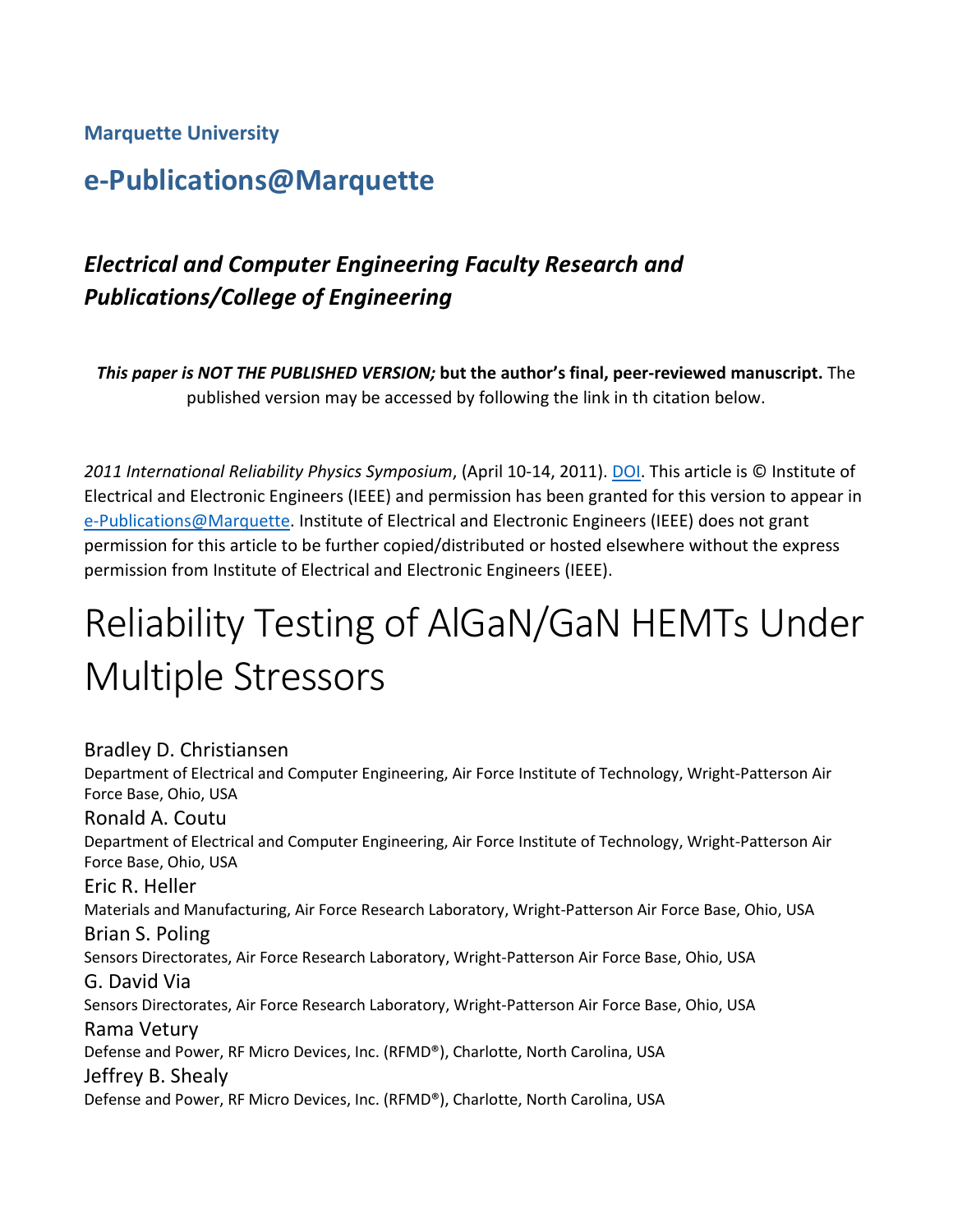#### Abstract:

We performed an experiment on AlGaN/GaN HEMTs with high voltage and high power as stressors. We found that devices tested under high power generally degraded more than those tested under high voltage. In particular, the high-voltage-tested devices did not degrade significantly as suggested by some papers in the literature. The same papers in the literature also suggest that high voltages cause cracks and pits. However, the high-voltage-tested devices in this study do not exhibit cracks or pits in TEM images, while the high-powertested devices exhibit pits.

## SECTION I. Introduction

GaN high electron mobility transistors (HEMT) are attractive to the United States Department of Defense for application in communications and sensing systems due to their ability to operate at high frequencies, high voltages, high temperatures, and high power. Interest in this technology is demonstrated by the Defense Advanced Research Projects Agency's Wide Bandgap Semiconductor initiative and by the Multidisciplinary University Research Initiatives funded by the Office of Naval Research and Air Force Office of Scientific Research. Despite the advantages of GaN HEMTs, there is concern that they do not have sufficiently long lifetimes for military systems. This concern has hampered their widespread acceptance and use.

Various stressors are claimed in the literature to cause degradation in GaN HEMTs. Stressor examples include high electric fields, high temperature with electrical stimulus, current with high electric field, and high drain bias with large rf drive. These stressors may result in various degradation mechanisms identified by signatures such as drain current degradation (itself a result of other signatures such as a decrease in transconductance, shifted threshold voltage, or increased on-resistance), an increase in gate leakage current, and/or reduced rfpower output.

Two failure mechanisms of concern for GaN HEMTs are identified in [1]. Traps are formed by high electric fields, "hot" electrons (accelerated by high electric fields to energies much greater than the thermal-equilibrium value), and high temperatures within the devices. HEMT performance is degraded since charge collects in the traps and is not available for conduction. The second mechanism, structural damage (called lattice disruptions, pits, or cracks), occurs due to high temperatures in combination with electrical stimulus. The authors propose a current and contaminant interaction that creates the lattice disruptions by an etching process. Device performance is degraded in this case due to a conduction path created in the material beneath the gate.

Another prominent theory of crack formation has been presented. In [2], [3], [4] a critical voltage  $V_{DG}$ , inducing the inverse piezoelectric effect, is claimed to cause the pits and cracks in the AIGaN barrier layer of a GaN HEMT. The theory is that the high electric field on the drain side of the gate causes increased mechanical strain in the piezoelectric materials of the HEMT. As the electric field is increased in this region, the mechanical stress causes the lattice to crack at a critical voltage. Once this defect is formed, electrons tunnel from the gate to the conduction channel, which degrades the drain current. Drain current degradation, as measured by a decrease in maximum drain current  $I_{Dmax}$ , reportedly occurs in high power state, OFF state, and, most severely,  $V_{DS}$  = 0 state tests. Degradation occurs in minutes as the stress voltage  $V_{DG}$  is applied in steps of 1 V per minute.  $I_{Dmax}$  is measured between steps.

Hot electron degradation is highlighted in [5]. Decreases in saturated drain-source current  $I_{DSS}$  and transconductance gm were caused by hot electrons created by simultaneous high current and high electric field, and not by electric field alone. GaN HEMTs tested in semi-ON-state conditions ( $V_{DS} = 20V, V_{GS} =$ −5.5V) experienced a 15% decrease in maximum gm, while the maximum gm of devices stressed in ON-state conditions ( $V_{DS} = 20V$ ,  $V_{GS} = 0V$ ) and OFF-state conditions ( $V_{DS} = 20V$ ,  $V_{GS} = -7.7V$ ) decreased less than 5%.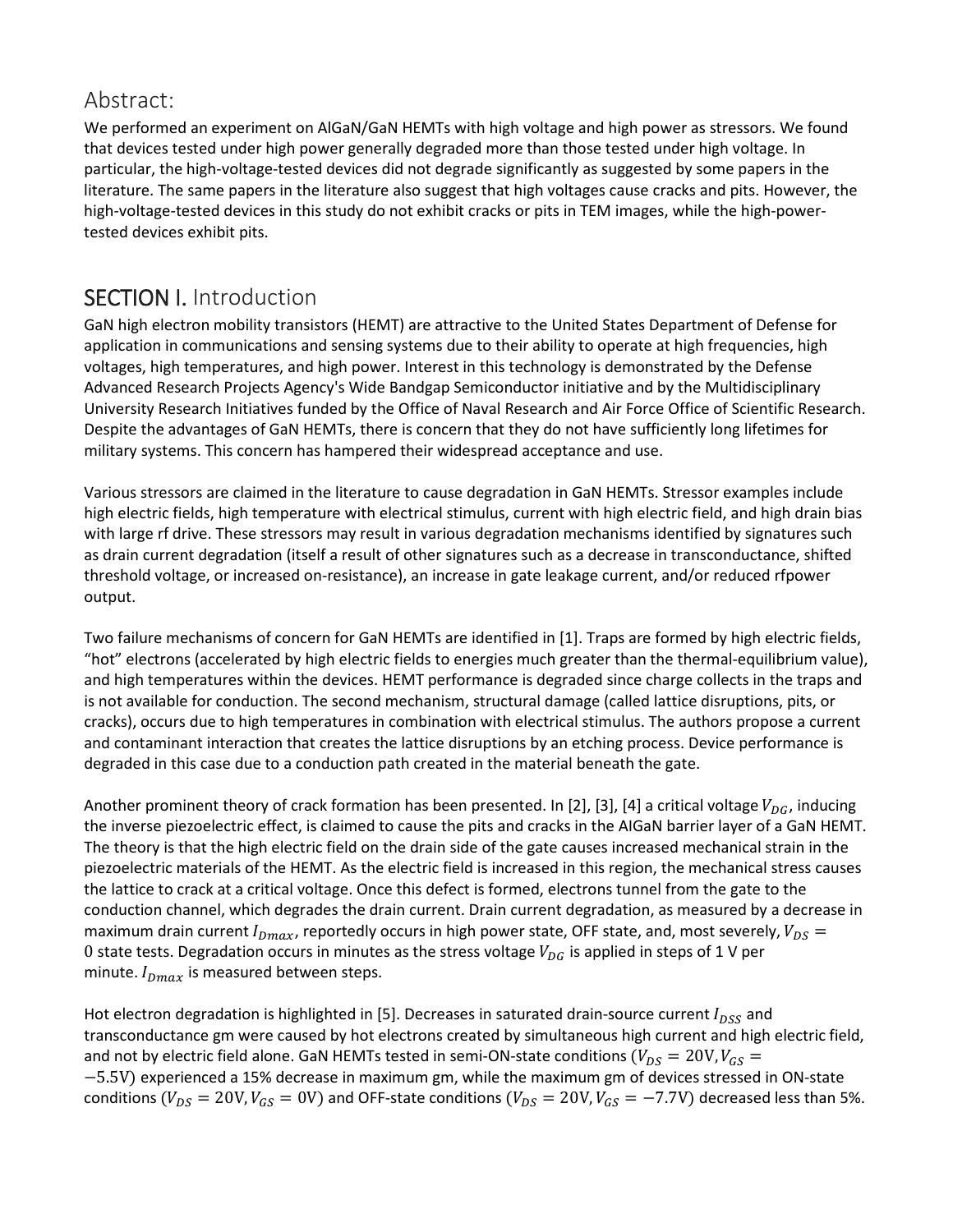In addition, devices tested in ON-state conditions exhibited threshold voltage shifts while the same type of devices tested in OFF-state conditions did not.

Gate leakage current due to tunneling electrons as a dominant failure mechanism in GaN HEMTs is emphasized in [6]. When a HEMT is under a high drain voltage and driven by a large rf signal, the electric field at the drain side of the gate is sufficient to cause electrons to quantum mechanically tunnel from the gate electrode. These electrons can accumulate on the semiconductor surface, and thus be unavailable for conduction. They can also travel over the surface to the drain or through the A1GaN layer beneath the gate. Conduction from the gate to the drain along the surface is the dominant leakage path. The secondary path is through the A1GaN layer to the channel. Field plates can be used to reduce rf power degradation by decreasing the electric field at the gate. However, their use is detrimental to X-band and Ka-band devices due to the feedback capacitance the plates create. Surface passivation is a method to reduce the dominate leakage path over the surface.

With so many proposed stressors, degradation mechanisms, and degradation signatures, it is important to differentiate which stressors cause which effects. Due to this variety of stressors, mechanisms, and signatures, we have begun testing GaN HEMTs under multiple stressors to discover the relevant stressor or stressors, degradation mechanisms, and signatures. Knowing the limitations of a component in terms of potential parameter degradation is important to a circuit designer.

Two objectives of this study were to investigate the effects of different stressors and, specifically, to investigate whether high electric fields alone cause significant degradation.

## SECTION II. Experiment Description

The devices used in this study were pulled from two wafers from the same lot. The A1GaN/GaN HEMT structure (from a commercial foundry) consists of a SiC substrate, a gate integrated field plate, and a source-connected field plate. Gate length is 0.5  $\mu$ m and periphery is 2  $\times$  50  $\mu$ m. See Fig. 1 for a schematic diagram of the tested devices. Additional structure details can be found in [7] and [8].

Two different sets of test conditions were used: one was high voltage ( $V_{DS} = 60$  V and 100 V) and low current with the gate pinched off ( $(V_{GS} = -10V)$ ) and the other was high dc power ( $\geq 11W/mm$ ). In all cases, testing was conducted in the dark under dry nitrogen in an Accel-RF dc test station. The baseplate temperatures (Tbp) of the power test Conditions 1, 2, and 3 were selected so that the devices had similar estimated peak channel temperatures (based on device modeling). The highvoltage test Conditions 4 and 5 also had similar estimated peak channel temperatures. Fifteen devices were placed on test, with three devices at each of the five conditions listed in Table I.



**Figure 1.** Schematic diagram of tested devices. [9]

For the upper set of power test conditions, the drain voltage  $V_{DS}$  was set and the gate voltage  $V_{GS}$  was adjusted until the target drain current  $I_D$  was reached (within the capabilities of the test station). After the initial setting of  $V_{GS}$ ,  $V_{GS}$  was maintained for the duration of the test. The expected values of  $V_{GS}$  for the upper test conditions were based on previous testing and were not anticipated to cause forward gate current based on previous testing at  $V_{GS} = 2$ . For the lower set of high-voltage test conditions, both  $V_{DS}$  and  $V_{GS}$  were set, and the expected  $I_D$  was based on values seen during testing in a probe station.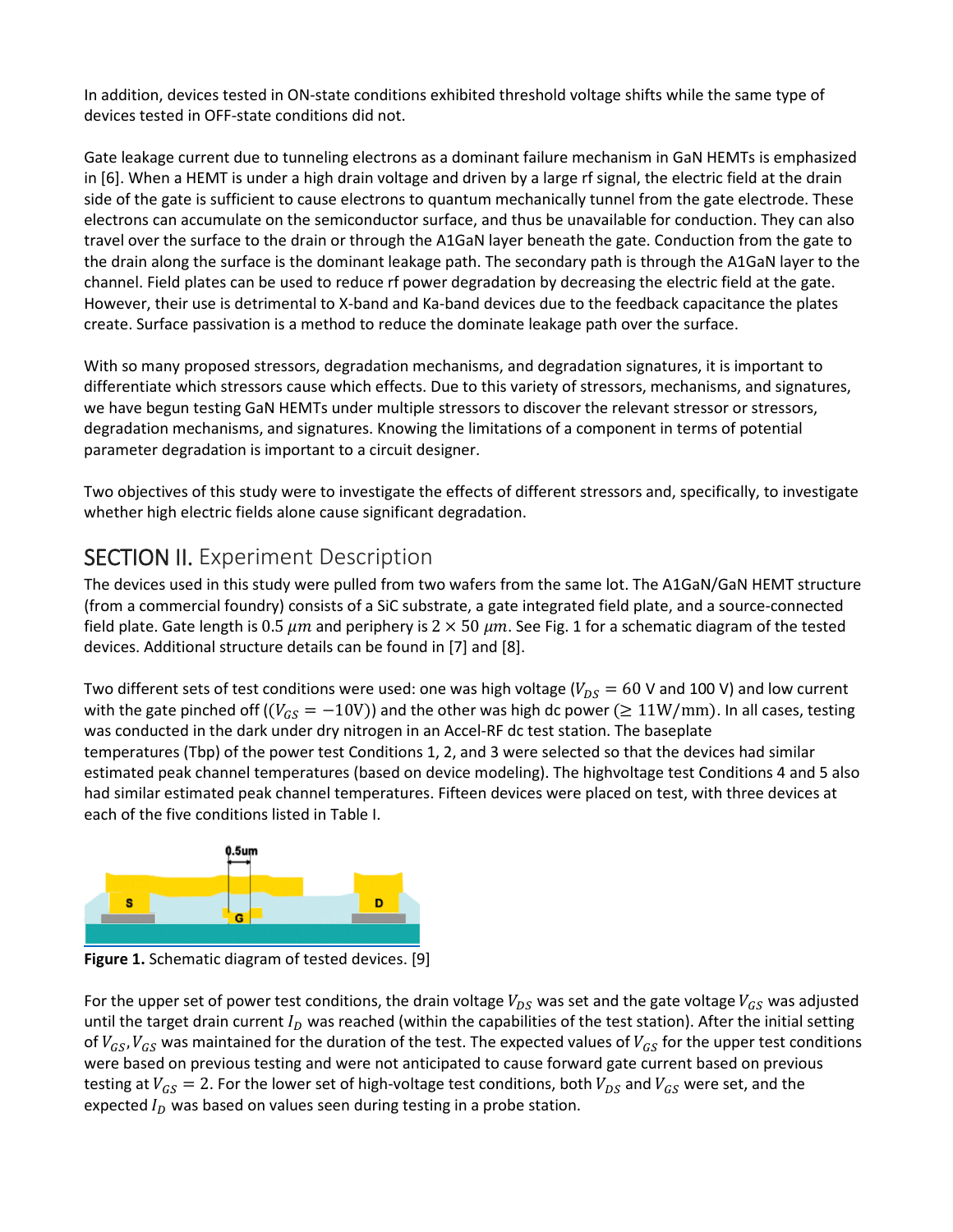The intended test sequence for the power test conditions was an initial characterization, followed by stress until  $I<sub>D</sub>$  degraded to a pre-determined failure criterion, and ending with a post-failure characterization. However, test station measurement was not sufficiently precise and drift was too great to track  $I_p$  during stress, and the test was ended at 300 hours to conduct a characterization. The test station has since been upgraded to measure  $I_D$  with more precision and less drift.

The devices in the high-voltage set were characterized before stress and after each 100 hours of stress until reaching 300 total hours of stress. Their degradation was tracked with  $I_{DSS}$  and  $I_{Dmax}$ .

The characterization consisted of 1-V and transfer curves conducted at  $T_{bp} = 70^{\circ}$ C The 1-V curves swept  $V_{GS}$  from -5 to 1V in I-V steps and  $V_{DS}$  from 0 to 10 V in 19 steps. The transfer curve was conducted at  $V_{DS} = 10$  V with  $V_{GS}$  being swept from -5 to 1 V in 0.333-V steps. The characterization was shown to be benign in on-wafer testing.  $I_{DSS}$  was measured at  $V_{DS} = 10$  V and  $V_{GS} = 0$ .  $I_{Dmax}$  was measured at  $V_{DS} = 10$  V and  $V_{GS} = 1$ . On resistance  $R_{on}$  was calculated with  $V_{DS}/I_{DS}$  at  $V_{DS} = 0.556$  V and  $V_{GS} = 0$  V  $\cdot$ .

To investigate whether the changes seen after 300 hours of testing would recover with rest, an additional period of testing was begun after more than 48 hours of rest at room temperature in the dark under dry nitrogen. Most devices did not complete the intended additional period of testing for various reasons. The main reason was system glitches that appear to have been caused by building power fluctuations, which also knocked offline a chiller for the cleanroom in the same building.

After testing, four devices were selected for analysis by thermal and photoemission imaging to find apparent weak spots. Then, those select devices were reviewed by scanning electron microscope prior to being imaged by tunneling electron microscope to reveal physical degradation.

| <b>Condition</b> | $T_{bp}$ (°C) | $V_{DS}$ (V) $-$ | Target $I_D$ (mA/mm)  | $P_{diss}$ (Wimm) | Expected $V_{GS}$ (V) |
|------------------|---------------|------------------|-----------------------|-------------------|-----------------------|
|                  | 245           | 20.0             | 550                   | 11.0              |                       |
|                  | 133           | 40.0             | 550                   | 22.0              | $<$ 2                 |
|                  | 130           | 60.0             | 367                   | 22.0              | < 0.5                 |
|                  |               |                  | Approx. $I_D$ (mA/mm) |                   | Set $V_{GS}$ (V)      |
| 4                | 245           | 60.0             | 0.03                  | 0.0018            | $-10$                 |
|                  | 245           | 100.0            |                       | 0.2               | $-10$                 |

**TABLE I.** TEST CONDITIONS FOR PRELIMINARY STUDIES

## SECTION III. Results and Discussion

The results of thirteen of the fifteen devices placed on test are compared. Of the two devices that are not included in the comparison, one device tested at Condition 4 apparently suffered infant mortality before 100 hours. Another device tested at Condition 3 reached the pre-determined failure criteria for  $I_p$  at 133 hours. Two devices that are included in the comparison did not achieve 300 hours. One device tested at Condition 3 reached the pre-determined failure criteria for  $I_D$  during stress at 253 hours due to the test station's  $I_D$  measurement drift; this device is included in the comparison because other devices (not included in this study) tested at similar conditions showed no significant changes in transfer curves at 200 at 400 hours. The other device was tested at Condition 5 and reached only 263 hours also due to the test station's  $I<sub>D</sub>$  measurement drift; this device is included because it showed less than 2% change in transfer curves from 263 to 1017 hours in subsequent testing.

A summary of the results of the thirteen devices is in Table II. The percentages are average absolute changes from the pre-stress to the post-stress characterizations since two high-voltage-tested devices were exceptions to the general trends in changes to the selected parameters. One device at Condition 4 and one device at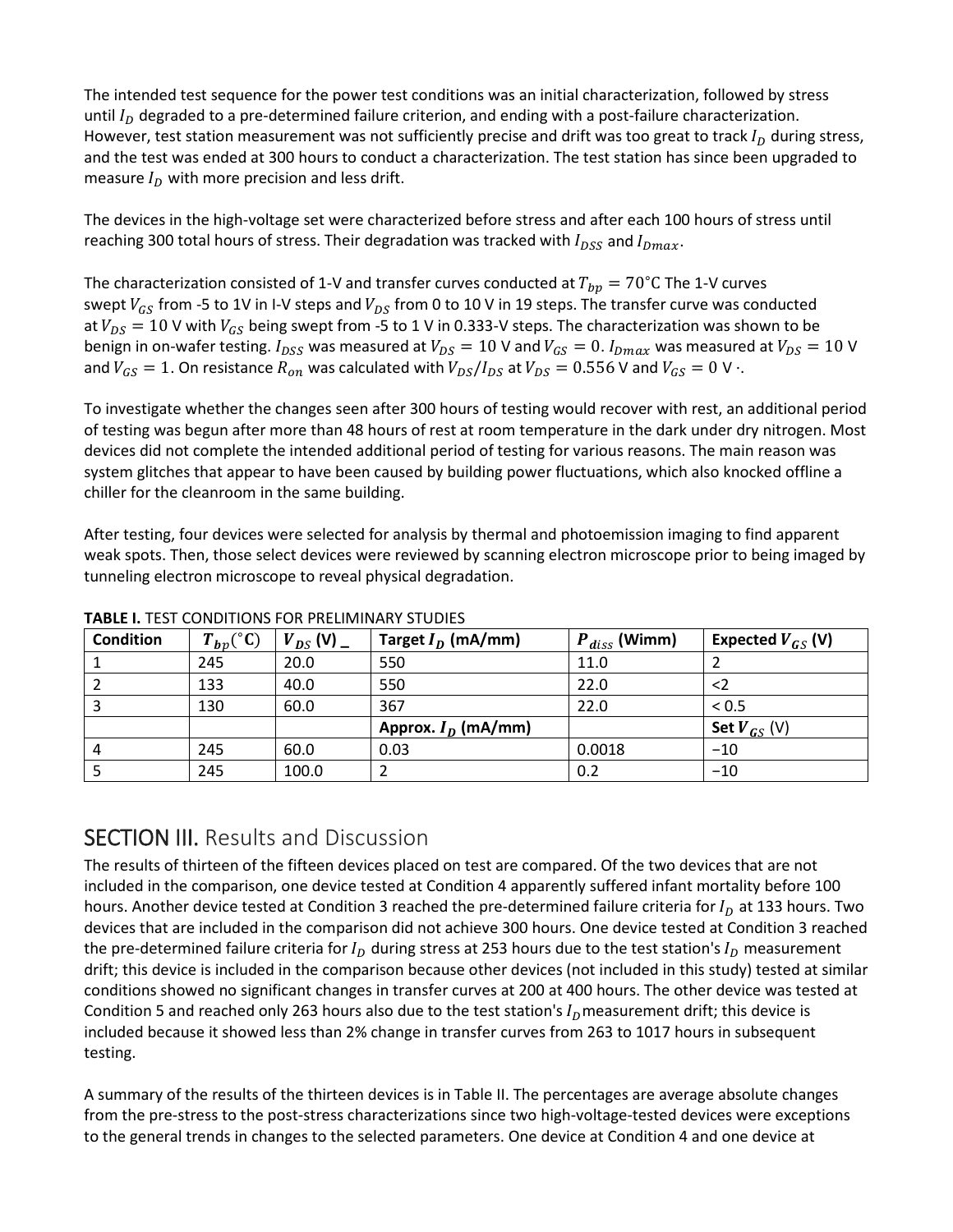Condition 5 exhibited increases in  $I_{DSS}$  and negative threshold voltage  $V_T$  shifts. The same device at Condition 5 also exhibited an increase in  $I_{Dmax}$  (see Fig. 3). All devices experienced decreases in peak transconductance  $g_{mp}$  and increases in  $R_{on}$ . The other general trends were positive threshold voltage shifts and decreases in  $I_{Dmax}$  and  $I_{DSS}$ .

Fig. 2 shows the transfer and transconductance curves of a typical (meaning, following the general trends in  $I_{Dmax}$ ,  $I_{DSS}$ , and  $V_T$ ) high-voltage-tested device. Fig. 3 shows the transfer and transconductance curves of one of the two exceptional high-voltage-tested devices. Figs. 2 and 3 illustrate the variability in the performance of the tested HEMTs. Although discovering the cause of the negative threshold voltage shift in Fig. 3 was not an objective of this study, a possible explanation is a trapping phenomenon near the gate [10], [11]. The transfer and transconductance curves of Fig. 4 are representative of the power-tested devices. Figs. 3 and 4 contain the transfer and transconductance curves from testing subsequent to the initial 300 hours; these curves show little change after 300 hours.

Comparing the two sets-high voltage and high power since estimated peak channel temperatures were similar for the respective sets, the devices tested at high power changed more significantly than the devices tested at high voltages and low current, except in  $g_{mp}$ . The high-power-tested devices changed more in  $V_T$  (13.0%),  $I_{Dmax}$ (11.3%),  $I_{DSS}$  (14.8%), and  $R_{on}$  (11.5%) than the devices tested at high voltage (6.01%, 4.89%, 6.28%, and 4.64%, respectively). Unlike [5], threshold voltage shifts were seen from both ON- and OFF-state conditions. Peak transconductance  $g_{mp}$  changed more for the devices tested at high voltage (4.10%) than for the devices tested at high power (2.25%). Similar to [5], the decrease in  $g_{mp}$  of devices tested in ON-state and OFF-state was less than 5%. The different degradation signatures in the two sets indicate different degradation mechanisms.



**Figure 2.** Transfer and transconductance curves at 0 and 300 hours of typical high-voltage-tested device. Device 7579 was tested at Condition 5.



**Figure 3.** Transfer and transconductance curves at 0, 300, and 1016 hours of exceptional high-voltage-tested device. Device 001 was tested at Condition 5.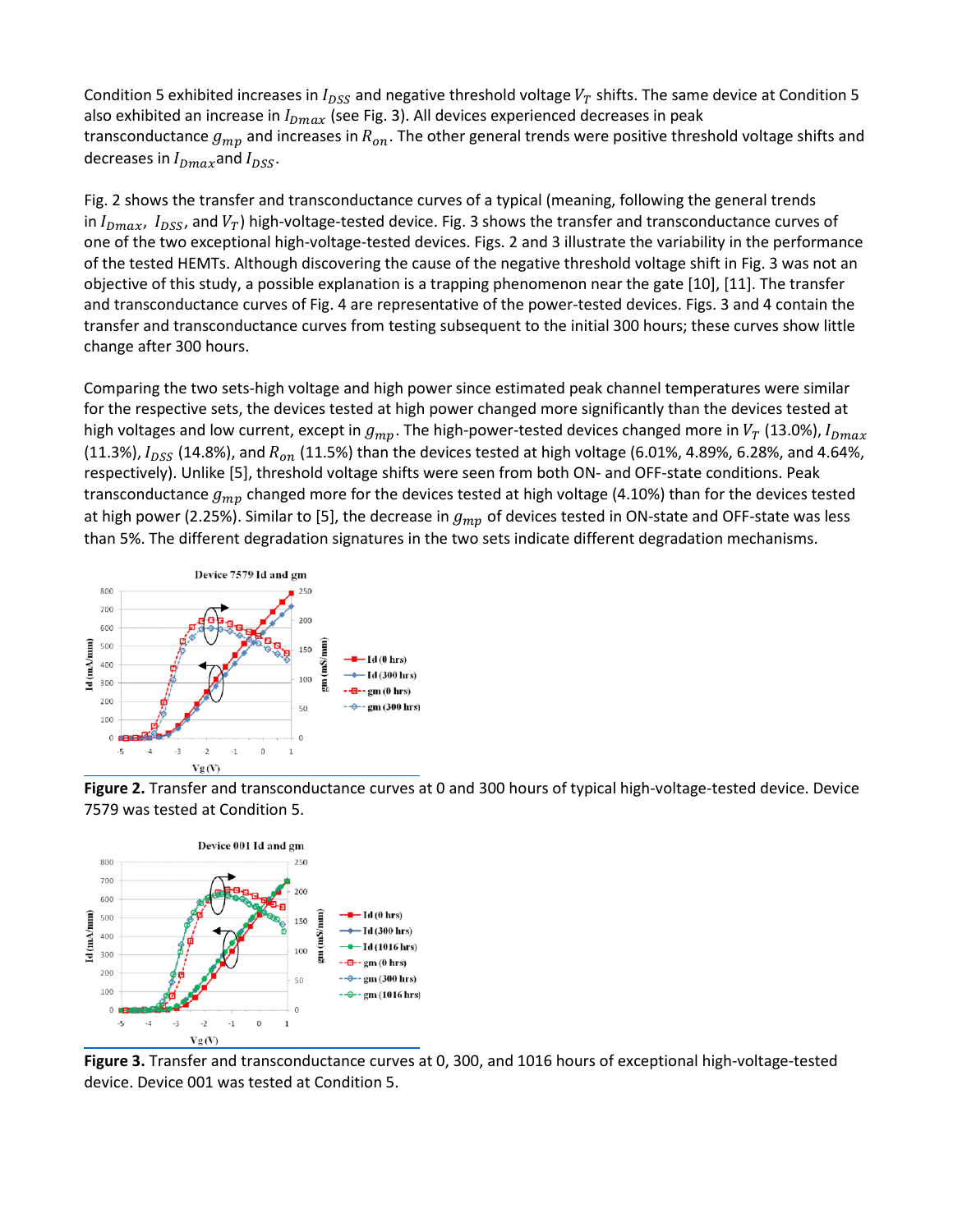

**Figure 4.** Representative transfer and transconductance curves at 0, 300, and 343 hours of high-power-tested device. Device 007 was tested at Condition 1.

| <b>Condition</b> | $g_{mp}$ | $V_{\scriptscriptstyle T}$ | $I_{Dmax}$ | $I_{DSS}$ | $R_{on}$ |
|------------------|----------|----------------------------|------------|-----------|----------|
|                  | 1.68%    | 10.8%                      | 8.80%      | 11.8%     | 8.06%    |
|                  | 1.98%    | 10.9%                      | 10.9%      | 13.2%     | 12.23%   |
|                  | 3.53%    | 19.4%                      | 15.7%      | 21.5%     | 15.43%   |
| 4                | 3.45%    | 5.95%                      | 4.51%      | 5.09%     | 3.78%    |
|                  | 4.53%    | 6.05%                      | 5.15%      | 7.08%     | 5.21%    |

#### **TABLE II.** AVERAGE ABSOLUTE PERCENTAGE CHANGES IN PARAMETERS AFTER 300 HOURS

There appears to be a correlation between higher drain biases and greater degradation. Although the estimated peak channel temperatures were similar for Conditions 1, 2, and 3 and separately for Conditions 4 and 5, the average absolute change for the four parameters increased with drain voltage (see Table II). Despite that apparent drain bias and degradation correlation, significant drain current degradation (> 10%) caused by high biases alone was not seen. Comparing Conditions 4 and 5 with other published OFF-state conditions [2], [3], the biases of Conditions 4 and 5 were at least 10 V higher. Yet, the significant degradation seen at the lower voltages after minutes of stress in the other studies was not seen at the higher voltages after hours of stress in this study.

The changes that occurred in the devices during stress seem to be unrecoverable with rest. The average change in  $I_{Dmax}$  between the value measured at 300 hours of stress and the value measured after rest was 0.01% with a maximum of 2.3% and a minimum of -2.37%. For  $I_{DSS}$ , the average change was 0.12% with a maximum of 2.26% and a minimum of-2.29%. Both maximums were measured on one device and both minimums were measured on another. All other percent changes were less than 1% in absolute value. In addition to the changes in  $I_{Dmax}$  and  $I_{DSS}$  before and after rest, four of six power-tested devices that began the additional testing period required greater gate voltages to attain the target drain current-an indication of permanent degradation.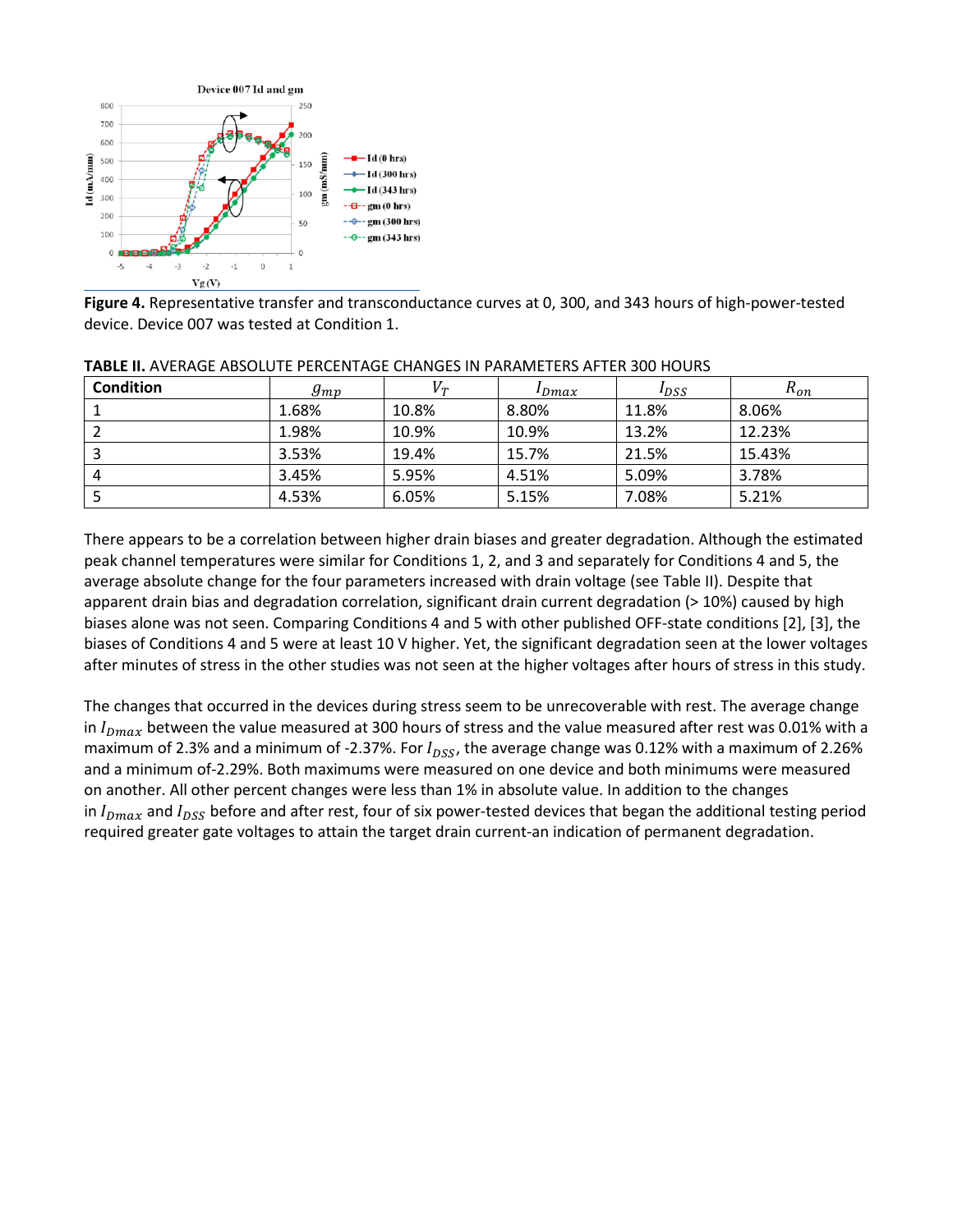

**Figure 5.** Device 001 (high-voltage-tested) at a baseplate of 85°C. The upper middle spot was targeted for TEM imaging. (a) IR (radiance) image at 15X magnification.  $V_{DS} = 40V$ ,  $I_D = 10$ mA,  $V_{GS} = -2.42V$ ,  $I_G = -5\mu$ A (b) PE image at 20X magnification.  $V_{DS} = 100V$ ,  $I_D = 11\mu A$ ,  $V_{GS} = -10$ .

After stress testing, we investigated the four select devices by thermal and photoemission imaging in a Quantum Focus Instruments InfraScope™. In three of the four devices, hot spots corresponded with bright spots. We delivered these four devices to NanoTEM for transmission electron microscope (TEM) imaging at the hot and bright spots. Although Device 001 is exceptional (with a negative  $V_T$  shift and increases in  $I_{Dmax}$  and  $I_{DSS}$ ), its transfer and transconductance curves and its infrared (IR), photoemission (PE), and TEM images are shown since it had notable IR and PE images, whereas the other imaged high-voltage-tested device did not. Fig. 5contains IR (radiance) and PE images for the high-voltage-tested Device 001 whose transfer and transconductance curves are in Fig. 3. (An insufficient number of samples were imaged by IR and PE to determine whether the features of Fig. 5 correlate to the negative threshold voltage shift of Fig. 3.) The IR (radiance) and PE images in Fig. 6 are those of the power-tested Device 007 whose transfer and transconductance curves are in Fig. 4.

The TEM images of Devices 001 and 007 are in Fig. 7. As in the TEM image of Device 001 (stressed at Condition 5), the other high-voltage-tested part that was imaged by TEM, Device 7632 (stressed at Condition 4), does not exhibit a crack or pit at the drain edge of the gate. This is contrary to the findings reported in [4]. However, *i*n the TEM images of the two high-power-tested devices, Devices 007 and 008 (not shown), that were both stressed at Condition 1, small pits have formed at the drain edge of the gate. Thus, current appears necessary to create the pits in the AlGaN layer.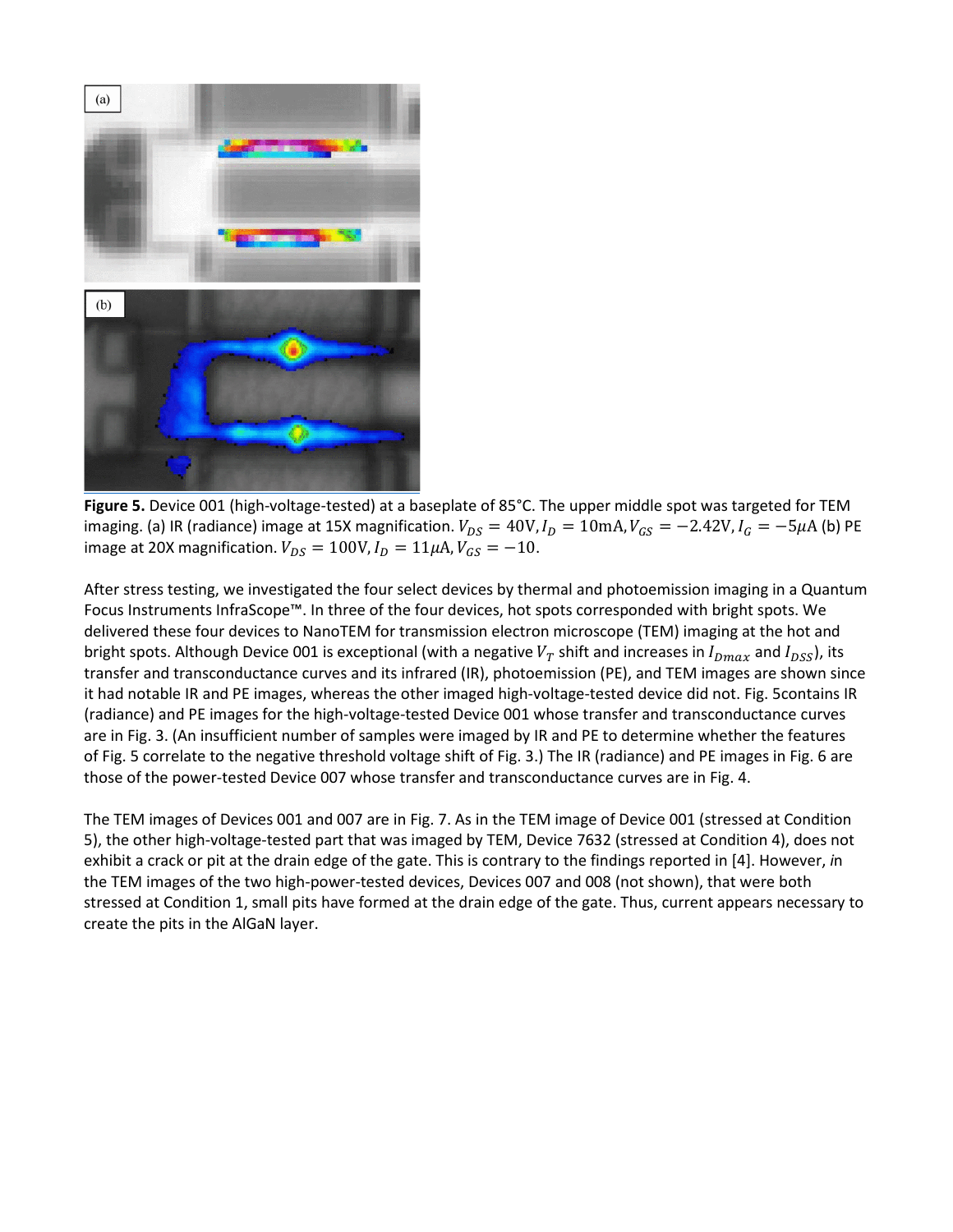

**Figure 6.** Device 007 (high-power-tested) at a baseplate of 85°C. The lower left spot was targeted for TEM imaging. (a) IR (radiance) image at 15X magnification.  $V_{DS} = 28V$ ,  $I_D = 10$ mA,  $V_{GS} = -1.69V$ ,  $I_G = -3.3 \mu$ A, (b) PE image at 50X magnification.  $V_{DS} = 10V$ ,  $I_D = 3.2 \text{mA}$ ,  $V_{GS} = -1V$ ,  $I_G$  in nA range.



**Figure 7.** TEM images of (a) Device 001 (high-voltage-tested) and (b) Device 007 (high-power-tested). Notice absence of a pit or crack in Device 001 and the presence of a pit in Device 007.

## SECTION IV. Conclusion

We have studied the degradation of AIGaN/GaN HEMTs subjected to the conditions of high dc power and high voltage with the gate pinched off. More degradation was generally observed due to the high-power conditions than to the highvoltage conditions. The degradation seen appears to be unrecoverable with rest. Severe drain current degradation due to high drain biases was not observed as has been reported elsewhere. Pits in the AIGaN layer on the drain side of the gate were observed in the high-power-tested devices. However, pits or cracks were not seen in the high-voltage-tested devices, which is contrary to published reports. Thus, electric